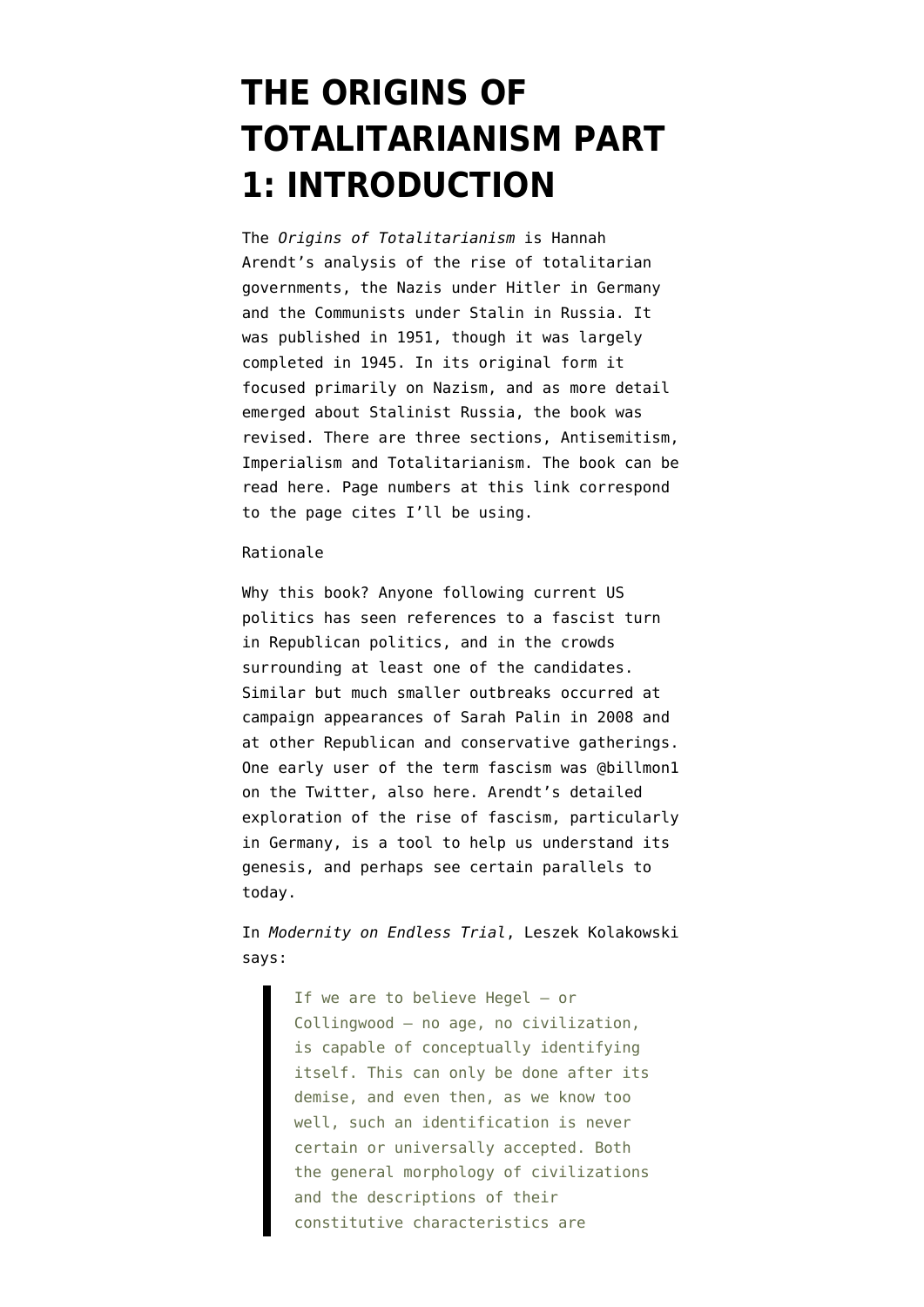notoriously controversial and heavily loaded with ideological biases, whether they express a need for self-assertion by comparison with the past or a malaise in one's own cultural environment and the resulting nostalgia for the good times of old. Collingwood suggests that each historical period has a number of basic ("absolute") presuppositions which it is unable clearly to articulate and which provide a latent inspiration for its explicit values and beliefs, its typical reactions and aspirations. If so, we might try to uncover those presuppositions in the lives of our ancient or medieval ancestors and perhaps build on this basis a " history of mentalities" (as opposed to the "history of ideas"); but we are in principle prevented from revealing them in our own age, unless, of course, … we are living in the twilight, at the very end of an epoch. P. 3.

Maybe so, but I think most ages are blessed with a few people capable of identifying at least the central points of a civilization, as they write the first drafts of history from the perspective of those who lived through it. They give us signposts for thinking about the best way to proceed into the future, and ways of understanding aspects of we humans and our societies that seem ineradicable. I'm also dubious about the term "historical period", because there are few ideas that ever really disappear once installed in human minds. Instead they hide in the corners of society until conditions are ripe for another outbreak.

Arendt and Polanyi both wrote near the end of WWII. Both were Jews, educated in Europe after WWI, and both left Europe as Antisemitism struck at their ability to work and to live. [Arendt](https://en.wikipedia.org/wiki/Hannah_Arendt) [left Germany](https://en.wikipedia.org/wiki/Hannah_Arendt) in 1933, first to Czechoslovakia and then Geneva, then Paris. She was picked up by the Vichy regime in France, and interned in a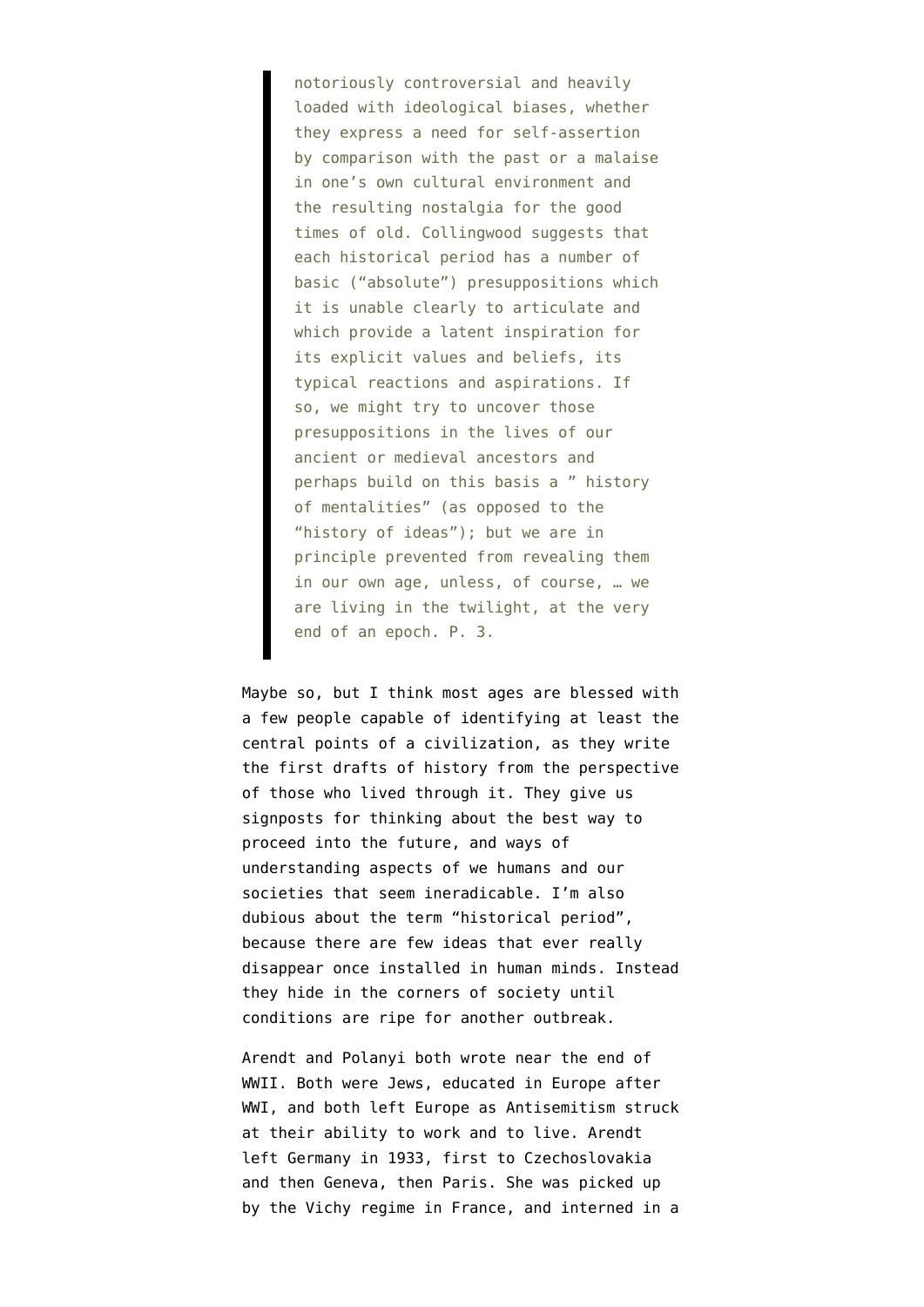camp. She was permitted to leave France in 1941 and moved to the US using an illegal visa issued by a US diplomat, [Hiram Bingham,](https://en.wikipedia.org/wiki/Hiram_Bingham_IV#Vice_Consul_in_France) and with the aid of a noted rescue worker, Varian Fry. [Polanyi left Vienna](https://en.wikipedia.org/wiki/Karl_Polanyi) in 1933, and moved first to London, and then to the US. After WWII, he was unable to obtain a visa because his wife was a former Communist, so they moved to Canada and Polanyi commuted to New York where he taught at Columbia.

The technique adopted by Karl Polanyi in *The Great Transformation* was to look far back into history to show the wave that swept over European nations with the Industrial Revolution and the rise of capitalism as the dominant form of economic organization. Foucault uses the same technique, for example in *Discipline and Punish*, which describes the [impact of the Industrial](https://shadowproof.com/2014/08/03/discipline-for-the-benefit-of-the-rich/) [Revolution](https://shadowproof.com/2014/08/03/discipline-for-the-benefit-of-the-rich/) on the working people of France. Arendt uses the same technique. She gives a broad historical perspective to the rise of fascism and communism and their transformation of Germany and Russia into totalitarian states. This technique offers a way to begin to identify a civilization, or a social structure, to get at its roots. Thus, all three follow Kolakowski's model.

[In this post](https://www.emptywheel.net/2015/12/13/the-great-transformation-part-9-the-rise-of-fascism-and-conclusion/), I described Polanyi's discussion of the rise of fascism in Germany. It is similar to Arendt's analysis in *The Origins of Totalitarianism*. They both see the destruction of social roles of huge numbers of people, primarily from the lower and middle classes, as a crucial element of that change, though they use different sources and different language. Polanyi points to the large numbers of people who lost status and social position and roles in the sweeping changes of the Industrial Revolution, and in the wake of the Great Depression. As we will see, Arendt points to the dislocation of millions as the Industrial Revolution progressed, and to the dislocation of the lives of many Germans in the wake of defeat in WWI, exacerbated by hyperinflation in the early 20s and then worsened by the Great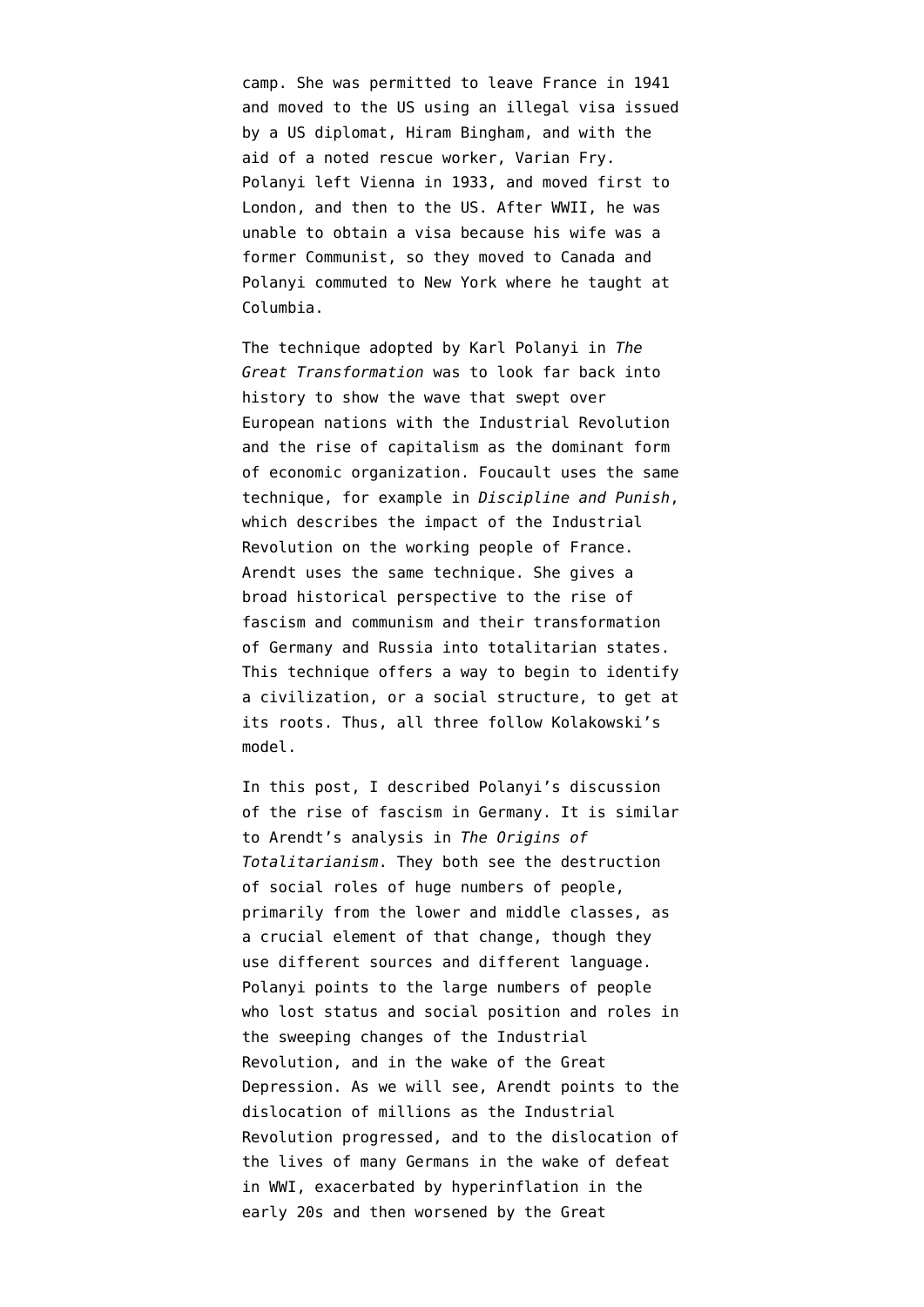Depression.

It seems to me that the wave of neoliberalism that rose to new heights under the Reagan and Thatcher administrations and has wedged itself in our minds since, is a cultural change, not of the magnitude of the rise of totalitarian states or the Industrial Revolution, but still with an enormous impact on the lives of individuals. For many in the upper class, the neoliberal turn has removed any sense of responsibility to society or to the planet. For others in the upper class, there is increasing fear for the future because of global warming and the rise of oligarchy.

In the case of the lower and middle classes, that impact has been much more concrete. After years of stagnating wages and pointless wars followed by a frightening financial crash, and more wars and political deadlock, the middle class is disappearing. People experience dropping from the middle class as a loss of status, of a place in society, a role, and even a purpose. There is nothing in US society to replace that status, or to provide a new sense of belonging. These dislocated people are not in any way organized. The neoliberal system dismisses them as moochers and leeches seeking handouts while taking no responsibility for themselves. People who are nominally still middle class are feeling similar pain as their future prospects and those of their children dwindle.

The parallels to today are uncertain. But I think it's worth examining this argument in detail to see if we can learn something useful.

## General Plan

*The Origins of Totalitarianism* is divided into three sections: Antisemitism, Imperialism, and Totalitarianism. I intend to focus on Totalitarianism. I see the first two sections as setting up the third. One of the central ideas in the section on Antisemitism is that the Jews in Europe were never assimilated. There are several forces described in the section on